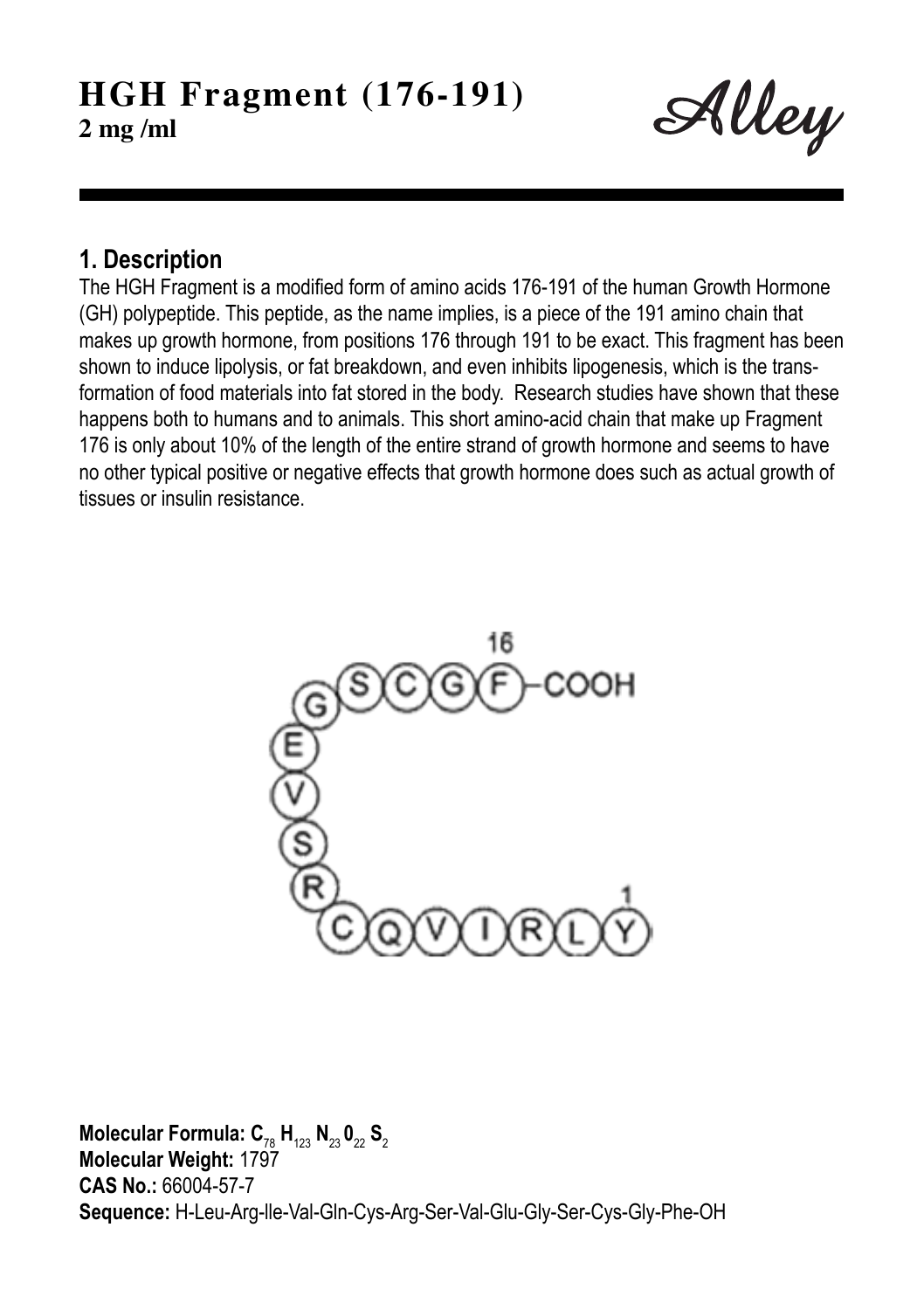HGH Fragment (176-191) is a sterile, non-pyrogenic, white lyophilized powder intended for subcutaneous or intramuscular injection, after reconstitution with sterile Water for Injection (0,3% m-Cresol).

# **2. Mechanism of Action**

Investigators and scientists at several studies and researches discovered that the fat-reducing effects of GH appear to be controlled by a small region near one end of the GH molecule. This region consists of amino acids 176-191, and is less than 10% of the total size of the GH molecule and appears to have **no effect on growth or insulin resistance**. It works by mimicking the way natural GH regulates fat metabolism but without the adverse effects on blood sugar or growth that is seen with unmodified GH.

More specifically, GH cannot be used as an anti-obesity treatment due to adverse effects:

- Fluid retention
- Diabetogenic (in high doses)

On the contrary, HGH fragment can produce an inhibition of LPL activity in adipose tissue and stimulate lipolysis in adipocytes. At the same time, HGH fragment appears to have no effect on growth or insulin resistance. In that way treatment with HGH fragment cannot cause diabetogenic problems or influence the insulin metabolism. Also HGH fragment cannot cause fluid retention.

These segments of the synthetic peptide HGH Fragment (176-191) have been investigated for their in vivo effects in laboratory mice musculus. Research results have shown that HGH Frag (176-191) nave resulted to a short-period increase in blood glucose and amore sustained increase in plasma insulin, together with other fragments such as 172-191, 177-191 and 178-191. In addition, the researchers have suggested that functionality of the peptide depends not only in the informational sequence but should also have the correct physical configuration. Also, this fragment, being a region of high accessibility to proteases and also rich in praline, have been demonstrated to affect the conformational change in the cytoplasmic domain of the band 3 of erythrocyte membrane protein by serving as the hinge for the pivoting of the two subdomains. This then suggest that such residue is significant in conformational changes be serving as sites for peripheral protein binding in some body cells.

In another study on animal subjects, they found out that a 500mcg dosage of the said hormone increased the lipolytic activity in adipose tissues without having neg alive influence in the blood glucose level. Furthermore, though it behaves like a human growth hormone (HGH), it does not causes hyperglycemia because it doe~ not compete with HGH receptors. Because of such effects, researchers have suggested that it might be used for the elimination of excess abdominal fat which is < significant aspect of HIV-associated lipodystrophy.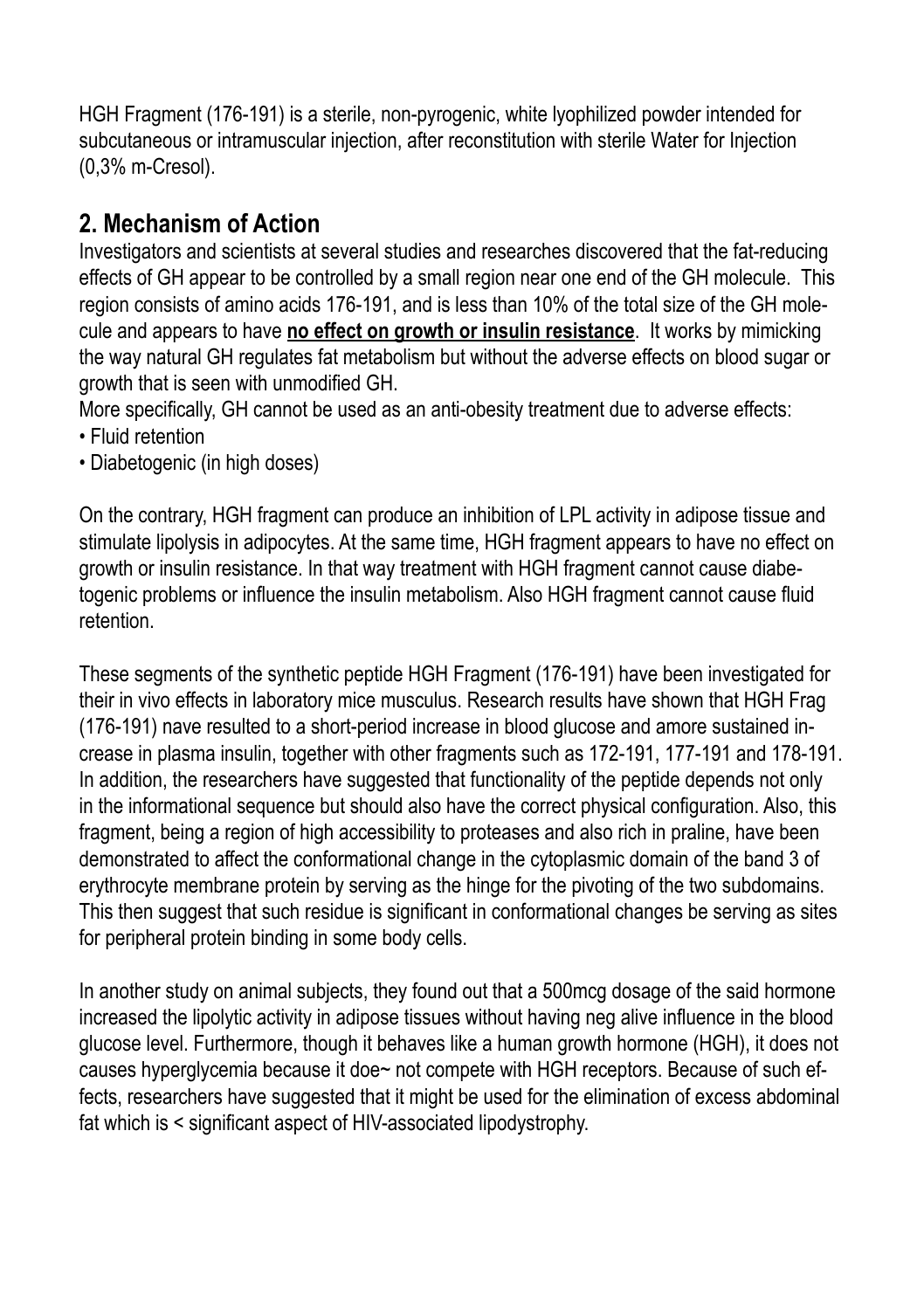Other studies claimed that protein peptide HGH fragment (176-191) actually acts or the reduction of excessive adipose tissues (body fat) such as those in the abdominal area and increases muscle mass while enhancing the lipid content of the body In laboratory tests on fat cells from humans, HGH fragment released fat specifically from obese fat cells but not from lean ones, reduced new fat accumulation in all fat cells and enhanced the burning of fat. HGH fragment reduces body fat in obese subjects and enhanced fat burning without changing food consumption or inducing growth (as it does not increase IGF levels) or any other unwanted GH effect.

So as a conclusion, HGH fragment

- Reduces the most stubborn abdominal fat,
- Increases energy expenditure,
- Improves lipid profiles and lipolytic activity,
- Does not negatively impact blood glucose levels,
- Cell proliferation doesn't occur,
- Is an extremely potent and effective fat burner.

### **3. Adverse reactions**

Since only the active fragment of HGH is used, there haven't been observed any of the adverse reactions connected with that hormone.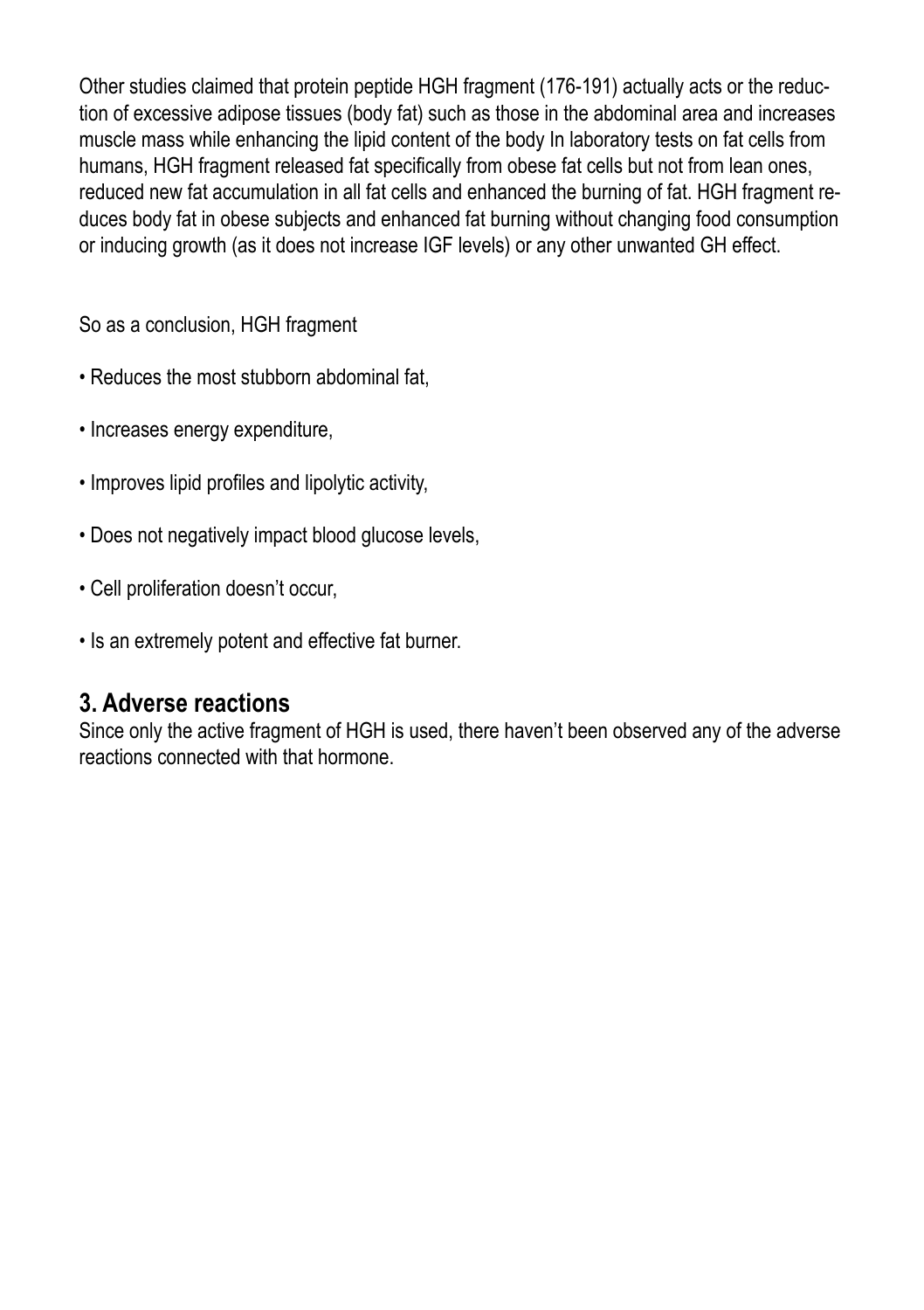# **4. Instructions for reconstitution**

Powder must be dissolved only with the solvent provided.



#### **Picture 1**

1a. Apply the needle to the syringe 1b. Remove the plastic cover from the vial



#### **Picture 2**

Break the top of the ampoule containing the solvent. Remove the plastic cover of the needle. Make sure the needle is well applied to the syringe. Slowly absorb all the solvent.



### **Picture 3**

Inject all the solvent to the vial. This will create a 3,33mg/ml solution. To prevent foaming, the solvent should be injected into the vial by aiming the stream of liquid against the glass wall



### **Picture 4**

Following reconstitution, the vial should be swirled with a GENTLE rotary motion until the contents are completely dissolved. DO NOT SHAKE. The resulting solution should be clear and colorless, without particulate matter.

**After reconstitution, the vial contains 1 ml liquid and 2mg HGH Fragment (176-191). That means 2000mcg/ml.** 

**For example one injection with 500mcg HGH Fragment (176-191) needs 0,25ml.**

# **5. Dosage**

### **Recommended dosage of HGH Fragment (176-191):**

• 500mcg (0.5 mg) once per day Amount to Inject: If you have used 1ml of water for mixing then an  $500$ mcg dosage =  $0.25$ ml

For optimum results, a HGH fragment cycle, can be completed with Clenbuterol.

Clenbuterol is a powerful fat burner working on stimulating Beta 2 receptors which helps you to release and then burn stored fat So it can be co-operate perfectly with HGH Fragment

Notice that Clenbuterol should be ran day on -day off.